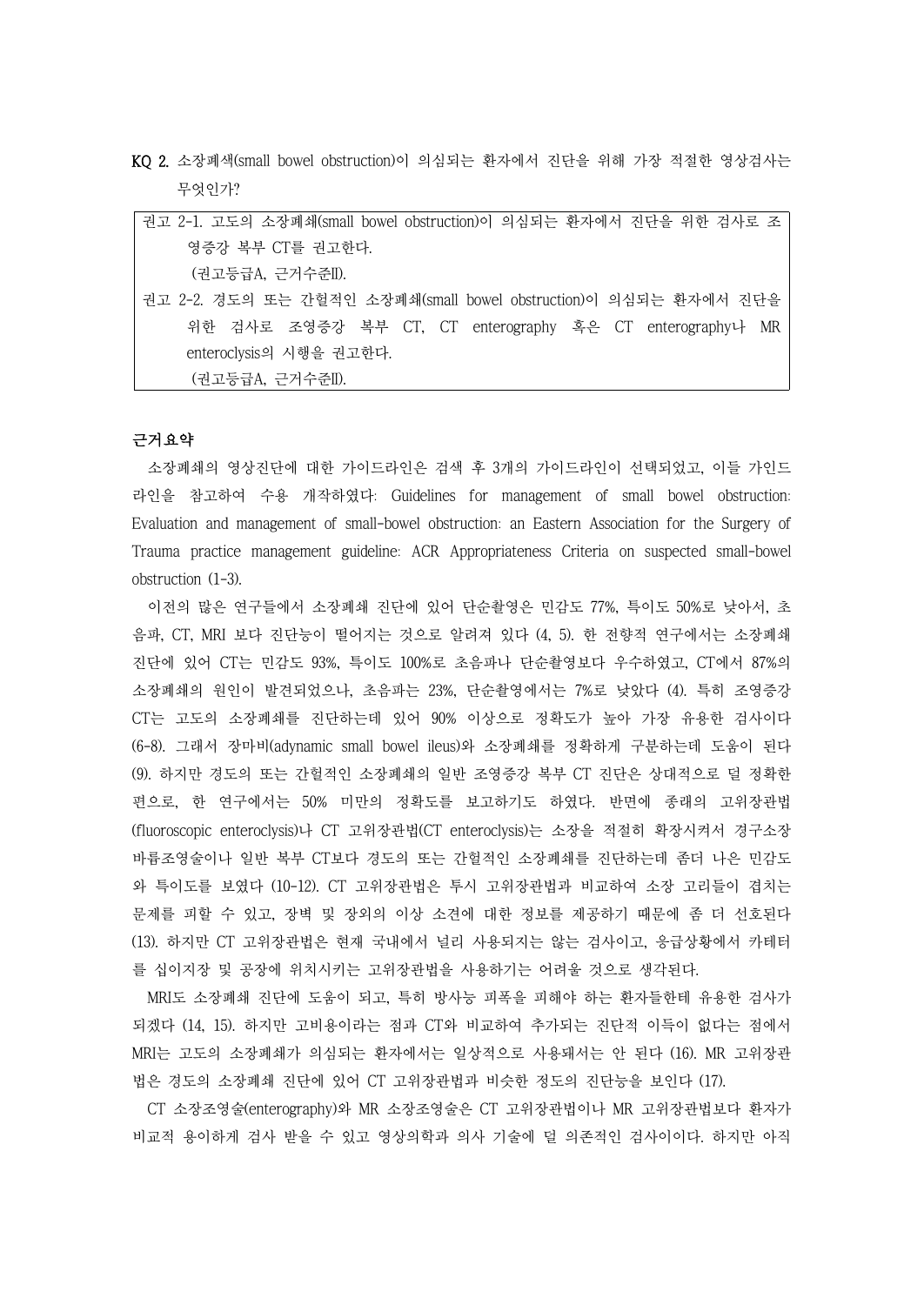경도의 또는 간헐적인 소장폐쇄 진단에 대한 데이터가 부족한 상태이다.<br>-<br>한편 CT는 소장폐쇄의 정확한 진단뿐만 아니라, 치료 결정에도 중요한 역할을 한다. 소장폐쇄의 치료 결정에 중요한 요인인 장 허혈(교액)과 같은 합병증을 평가하는데 CT가 유용하기 때문이다 (18-21). CT에서 비정상적인 장벽 조영증강, 과녁 징후, 염전 형성, 장관벽 비후, 장간막 울혈과 음 영증가, 복수, 톱니모양의 새부리 징후 등이 교액성 장폐쇄를 시사하는 중요한 소견으로 알려져 있 다. 이들 소견을 이용하면 민감도 95%, 특이도 90%로 교액성 장폐쇄를 진단할 수 있다고 한다 (19, 20, 22-24). 또한 메타분석에 따르면 장벽의 조영증강 감소 소견은 특이도(95%)가 제일 높아서 장 허혈을 가장 시사하는 소견이고, 장간막 액체 소견은 민감도(89%)가 높으며 좋은 음성우도비 (negative likelihood ratio of 0.16)를 보여, 장간막 액체가 보이지 않는 소견은 장 허혈을 배제할 수 있는 신뢰할 소견으로 분석된 바 있다(25).

# 권고 고려사항

## a. 이득과 위해

조영증강 복부 CT: 소장폐쇄가 의심되는 환자에서 진단정확도가 높은 장점이 있으나 방사선 피폭 과 혈관 조영제 사용의 단점이 있다. CT 검사에서 혈관 조영제의 사용은 과민반응이나 신독성의 가 능성이 있으며, 조영제 관련 부작용은 2-3% 정도이나 중증의 부작용 발생 빈도는 0.04-0.22%로 정 도로 대부분은 경미한 부작용이다. 하지만, 여전히 중증의 부작용 발생 가능성이 잠재적으로 존재하 기 때문에 조영증강 CT 검사를 시행할 때는 이득을 고려하여 적용하여야 한다.

초음파검사: 초음파 검사는 방사선 위해는 없으나 소장폐쇄의 진단의 정확도가 낮고, 검사자의 경

험과 환자 조건 (비만도) 등에 의해 진단의 정확도는 더욱 낮아질 가능성이 있다는 단점이 있다.<br>-<br>**CT 고위장관법(enteroclysis)**: 방사건 피폭과 조영제 사용의 단점이 있으며, 투시유도하에서 카테터 를 십이지장이나 공장에 위치시킨 후 경구조영제를 주입하여 장관 확장을 유도해야 하기 때문에 비

교적 침습적인 검사방법이다. 또한 일반 복부 CT에 비해서 검사시간이 오래 걸린다.<br>MR 고위장관법(enteroclysis): MRI는 방사선의 위해가 없다는 장점이 있으나, 고가의 검사이고,<br>MR enterography나 MR enteroclysis의 검사는 고성능 장비에서 숙련된 인력에 의한 검사와 판독이 필요하기 때문에 모든 의료기관에서 시행하기 어려운 단점이 있다. 또한 공장 필수적이라는 제한점 이 있다. 또한 투시유도하에서 카테터를 십이지장이나 공장에 위치시킨 후 경구조영제를 주입하여 장관 확장을 유도해야 하기 때문에 침습적인 검사방법이라 할 수 있겠다.

### b. 국내 수용성과 적용성(Acceptability and Applicability)

소장폐쇄가 의심되는 환자의 영상진단 검사로 3개의 가이드라인 모두 동일하게 조영증강 복부 CT를 선택하였다. 이들 3개 진료 지침에 대한 국내 수용성과 적용성 평가 결과, 소장폐쇄가 의심되 는 환자의 진단에 있어 조영증강 복부 CT 사용은 큰 무리가 없는 것으로 판단되었다. 수용성과 적 용성 평가표는 부록 2에 제시되었다.

### c. 검사별 방사선량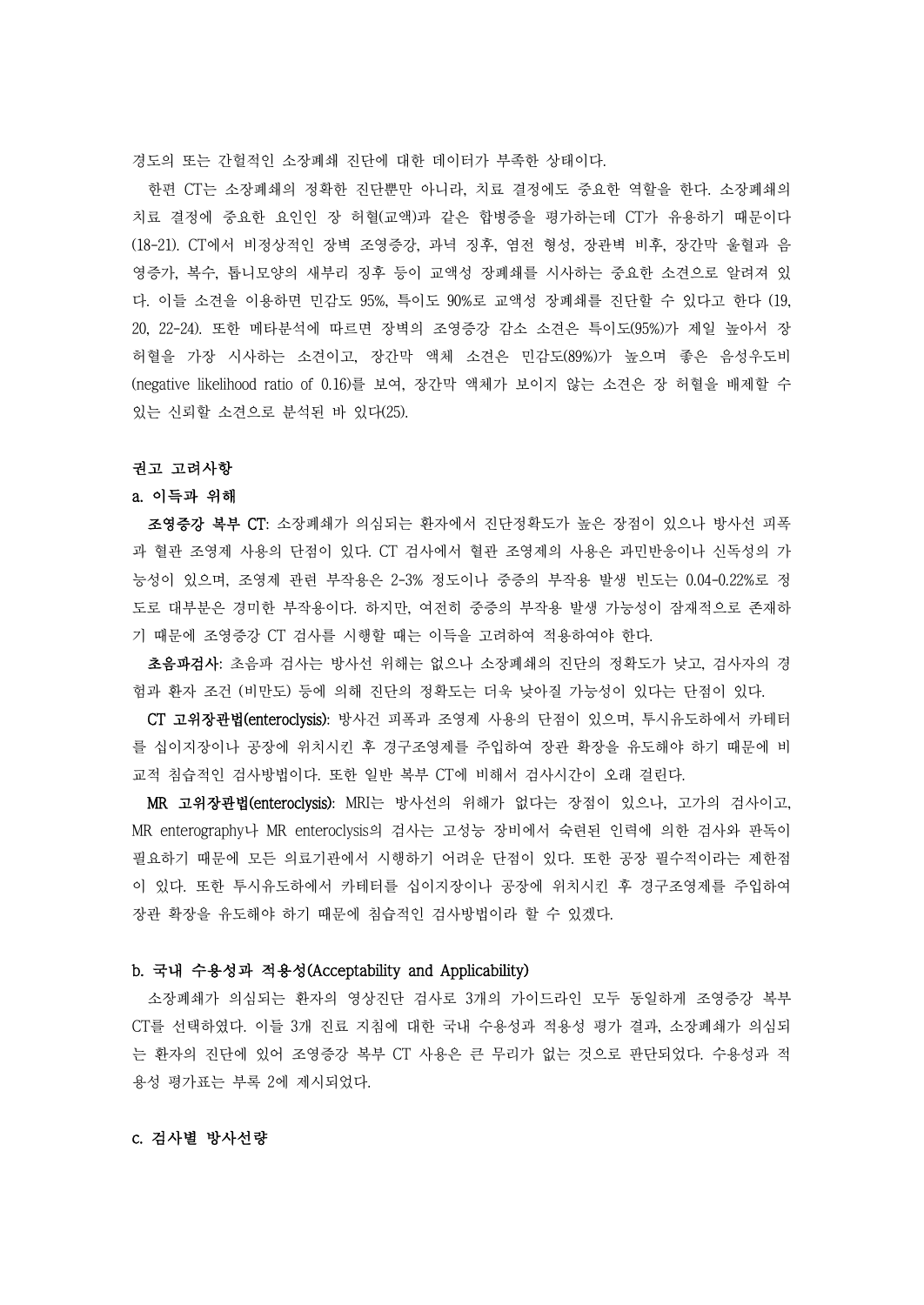조영증강 복부 CT, CT enteroclysis AAAAA MR enteroclysis 0



- 1. Diaz JJ, Bokhari F, Mowery NT, Acosta JA, Block EFJ, Bromberg WJ, et al. Guidelines f or management of small bowel obstruction. J Trauma. 2008;64(6):1651-64.
- 2. Maung AA, Johnson DC, Piper GL, Barbosa RR, Rowell SE, Bokhari F, et al. Evaluation and management of small-bowel obstruction: an Eastern Association for the Surgery of Trauma practice management guideline. J Trauma Acute Care Surg. 2012;73(5 Suppl 4):S 362-9.
- 3. Ros PR, Huprich JE. ACR Appropriateness Criteria on suspected small-bowel obstruction. J Am Coll Radiol. 2006;3(11):838-41.
- 4. Suri S, Gupta S, Sudhakar PJ, Venkataramu NK, Sood B, Wig JD. Comparative evaluation of plain films, ultrasound and CT in the diagnosis of intestinal obstruction. Acta Radiol. 1999;40(4):422-8.
- 5. Jun L, ChangYi S. Diagnostic Value of Plain and Contrast Radiography, and Multi-slice C omputed Tomography in Diagnosing Intestinal Obstruction in Different Locations. Indian J Surg. 2015;77(Suppl 3):1248-51.
- 6. Fukuya T, Hawes DR, Lu CC, Chang PJ, Barloon TJ. CT diagnosis of small-bowel obstru ction: efficacy in 60 patients. AJR Am J Roentgenol. 1992;158(4):765-9; discussion 71-2.
- 7. Megibow AJ, Balthazar EJ, Cho KC, Medwid SW, Birnbaum BA, Noz ME. Bowel obstructi on: evaluation with CT. Radiology. 1991;180(2):313-8.
- 8. Frager D, Medwid SW, Baer JW, Mollinelli B, Friedman M. CT of small-bowel obstructio n: value in establishing the diagnosis and determining the degree and cause. AJR Am J Roentgenol. 1994;162(1):37-41.
- 9. Gazelle GS, Goldberg MA, Wittenberg J, Halpern EF, Pinkney L, Mueller PR. Efficacy of CT in distinguishing small-bowel obstruction from other causes of small-bowel dilatation. AJR Am J Roentgenol. 1994;162(1):43-7.
- 10. Boudiaf M, Jaff A, Soyer P, Bouhnik Y, Hamzi L, Rymer R. Small-bowel diseases: prosp ective evaluation of multi-detector row helical CT enteroclysis in 107 consecutive patien ts. Radiology. 2004;233(2):338-44.
- 11. Engin G. Computed tomography enteroclysis in the diagnosis of intestinal diseases. J Co mput Assist Tomo. 2008;32(1):9-16.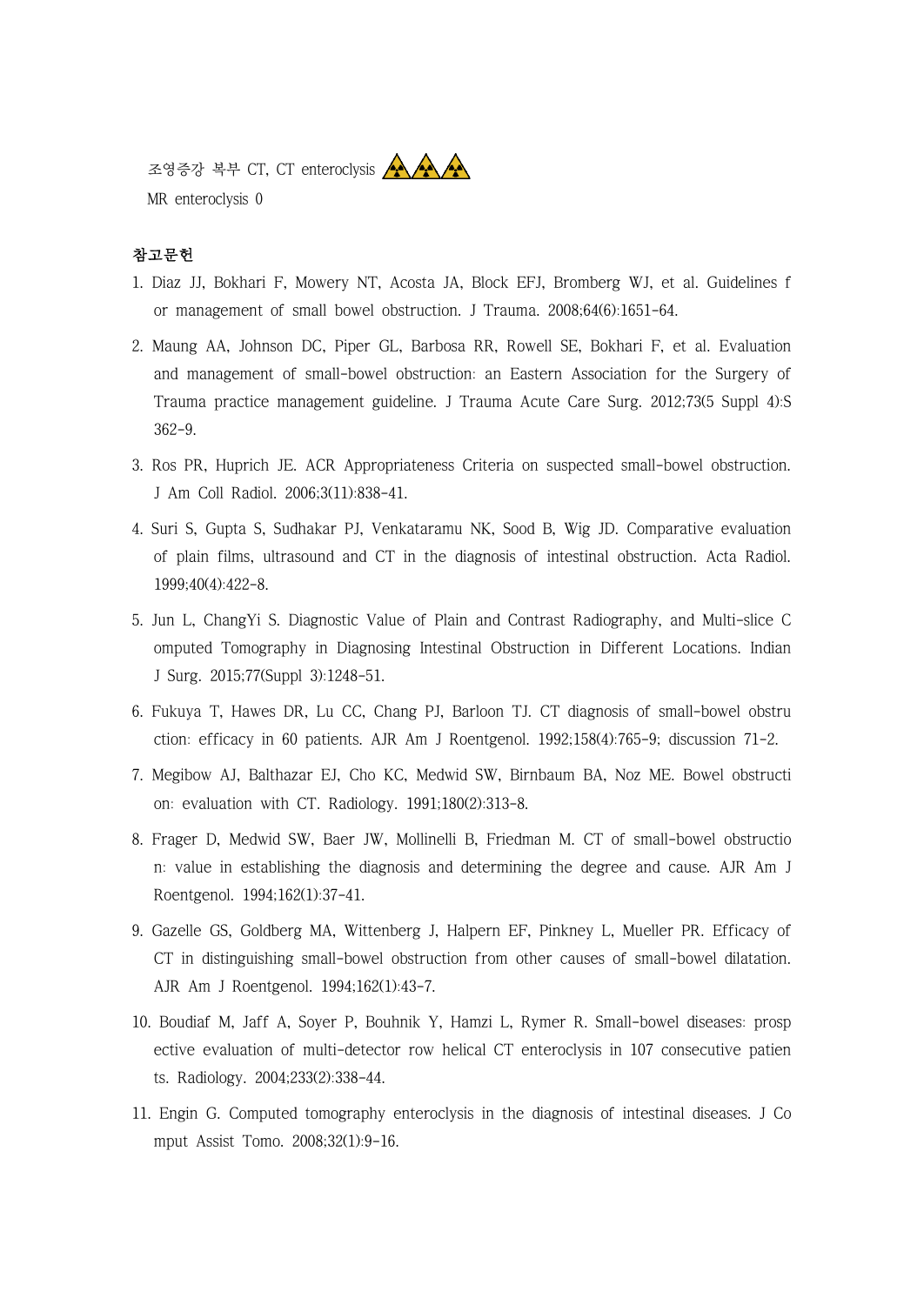- 12. Kohli MD, Maglinte DD. CT enteroclysis in incomplete small bowel obstruction. Abdom I maging. 2009;34(3):321-7.
- 13. Brown S, Applegate KE, Sandrasegaran K, Jennings SG, Garrett J, Skantharajah A, et a l. Fluoroscopic and CT enteroclysis in children: initial experience, technical feasibility, a nd utility. Pediatr Radiol. 2008;38(5):497-510.
- 14. Takahara T, Kwee TC, Haradome H, Aoki K, Matsuoka H, Nakamura A, et al. Peristalsi s gap sign at cine magnetic resonance imaging for diagnosing strangulated small bowel obstruction: feasibility study. Jpn J Radiol. 2011;29(1):11-8.
- 15. Matsuoka H, Takahara T, Masaki T, Sugiyama M, Hachiya J, Atomi Y. Preoperative eva luation by magnetic resonance imaging in patients with bowel obstruction. Am J Surg. 2 002;183(6):614-7.
- 16. Cronin CG, Lohan DG, Browne AM, Alhajeri AN, Roche C, Murphy JM. MR enterograph y in the evaluation of small bowel dilation. Clin Radiol. 2009;64(10):1026-34.
- 17. Fidler J. MR imaging of the small bowel. Radiol Clin N Am. 2007;45(2):317-+.
- 18. Scrima A, Lubner MG, King S, Pankratz J, Kennedy G, Pickhardt PJ. Value of MDCT a nd Clinical and Laboratory Data for Predicting the Need for Surgical Intervention in Sus pected Small-Bowel Obstruction. AJR Am J Roentgenol. 2017;208(4):785-93.
- 19. Donckier V, Closset J, Van Gansbeke D, Zalcman M, Sy M, Houben JJ, et al. Contributi on of computed tomography to decision making in the management of adhesive small b owel obstruction. Br J Surg. 1998;85(8):1071-4.
- 20. Ha HK, Kim JS, Lee MS, Lee HJ, Jeong YK, Kim PN, et al. Differentiation of simple an d strangulated small-bowel obstructions: usefulness of known CT criteria. Radiology. 199 7;204(2):507-12.
- 21. Kulvatunyou N, Pandit V, Moutamn S, Inaba K, Chouliaras K, DeMoya M, et al. A multi -institution prospective observational study of small bowel obstruction: Clinical and comp uterized tomography predictors of which patients may require early surgery. J Trauma Acute Care Surg. 2015;79(3):393-8.
- 22. Frager D, Baer JW, Medwid SW, Rothpearl A, Bossart P. Detection of intestinal ischemi a in patients with acute small-bowel obstruction due to adhesions or hernia: efficacy of CT. AJR Am J Roentgenol. 1996;166(1):67-71.
- 23. Zalcman M, Sy M, Donckier V, Closset J, Gansbeke DV. Helical CT signs in the diagnos is of intestinal ischemia in small-bowel obstruction. AJR Am J Roentgenol. 2000;175(6):16 01-7.